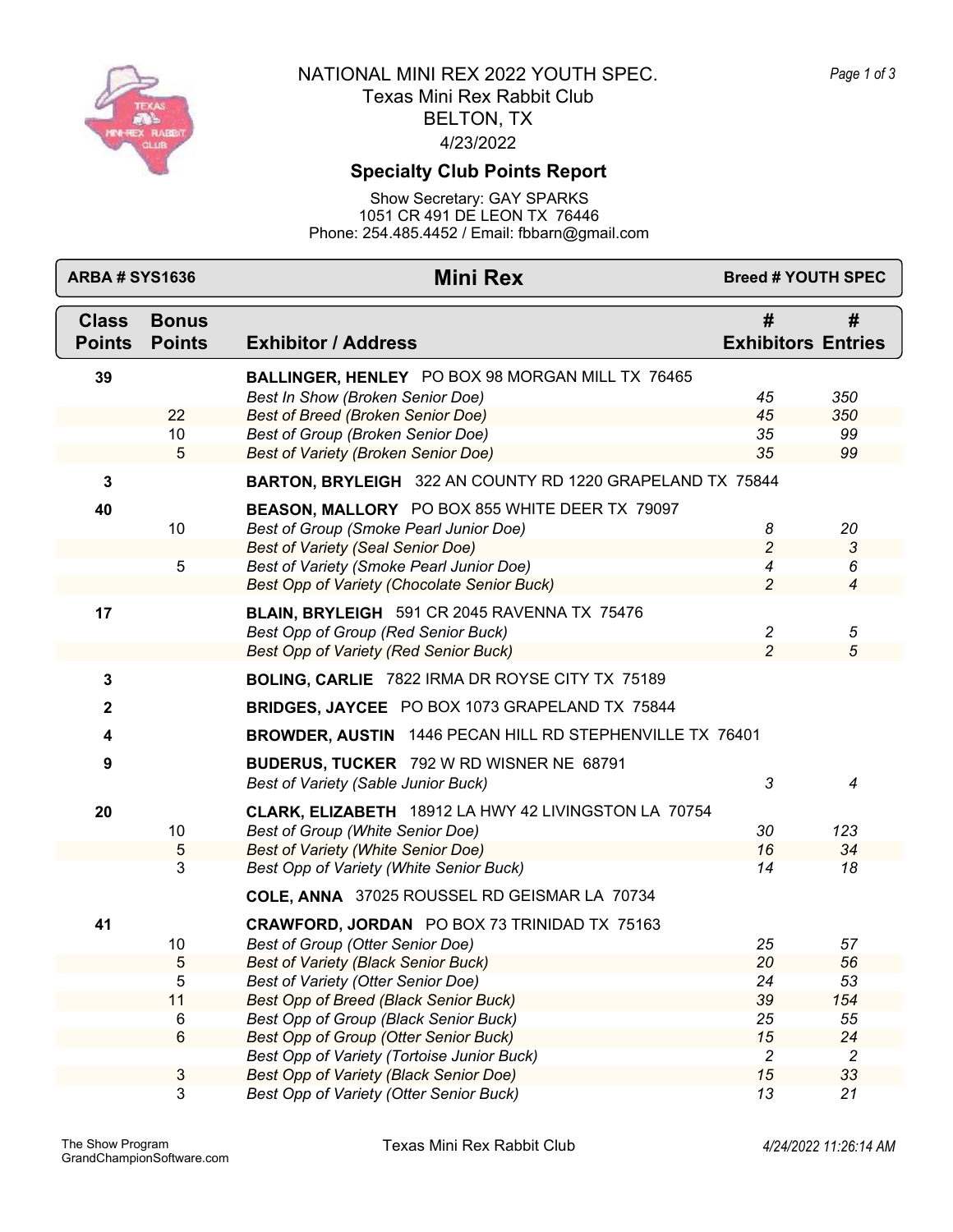

## 4/23/2022 BELTON, TX NATIONAL MINI REX 2022 YOUTH SPEC. Texas Mini Rex Rabbit Club

# **Specialty Club Points Report**

Show Secretary: GAY SPARKS 1051 CR 491 DE LEON TX 76446 Phone: 254.485.4452 / Email: fbbarn@gmail.com

| <b>ARBA # SYS1636</b>         |                               | <b>Mini Rex</b>                                                                                      | <b>Breed # YOUTH SPEC</b>      |        |
|-------------------------------|-------------------------------|------------------------------------------------------------------------------------------------------|--------------------------------|--------|
| <b>Class</b><br><b>Points</b> | <b>Bonus</b><br><b>Points</b> | <b>Exhibitor / Address</b>                                                                           | #<br><b>Exhibitors Entries</b> | #      |
|                               |                               | <b>CURRIE, LACEY</b> 3053 CR 4600 KENNARD TX 75847                                                   |                                |        |
| 4                             |                               | DEAN, BRETT 2999 COUNTY ROAD 208 DANBURY TX 77534                                                    |                                |        |
| 3                             |                               | DIMON, JACEY 792 W RD WISNER NE 68791                                                                |                                |        |
| 4                             |                               | EDWARDS, TENLEY 3646 HWY H MAYVIEW MO 64701                                                          |                                |        |
| 3                             |                               | FRYAR, ANNA 13212 REAMS RD GENTRY AR 72734                                                           |                                |        |
| 16                            | 3                             | FRYAR, KATIE 13212 REAMS RD GENTRY AR 72734<br><b>Best Opp of Variety (Castor Senior Buck)</b>       | 8                              | 13     |
| 9                             | 3                             | FRYE, LEIGHA / KAI 1807 N LEXINGTON DR JANESVILLE WI 53545<br>Best Opp of Variety (Blue Senior Buck) | 3                              | 5      |
| 10                            |                               | GEISE, JORJA / JAYLYNN 5230 N 800 W ARLINGTON IN 46104                                               |                                |        |
| 5                             |                               | <b>GERMANY, OLIVIA</b> 305 WADE LN DEVILLE LA 71328                                                  |                                |        |
|                               |                               | JACKSON, JAYLEE 613 MOLL MALL HUTCHINSON KS 67502                                                    |                                |        |
| 35                            |                               | KINDSETH, ALEX 645 8TH ST FARMINGTON MN 55024                                                        |                                |        |
|                               |                               | LANDZETTEL, JACOB / CHRISTIAN 4205 SW 35TH TERRACE TOPEKA KS 67502                                   |                                |        |
| 8                             | 5                             | LIPOSKY, CLAIRE 5608 ADAMS RD ROGERS OH 44455<br>Best of Variety (Chocolate Junior Doe)              | $\overline{7}$                 | 10     |
| 12                            |                               | <b>MAENNER, COLBY</b> 512 PLEASANT VALLEY DR BURLESON TX 76028                                       |                                |        |
| 7                             | 6                             | MAGELES, JAC 6 FROST FARM RD BRIDGTON ME 04009<br>Best Opp of Group (Broken Junior Buck)             | 27                             | 42     |
|                               | 3                             | Best Opp of Variety (Broken Junior Buck)                                                             | 27                             | 42     |
| 36                            | 5                             | MCAVOY, SHELBY 12600 SE STATE ROUTE CC FAUCETT MO 64448<br><b>Best of Variety (Blue Senior Doe)</b>  | 7                              | 13     |
|                               | 6                             | Best Opp of Group (Smoke Pearl Senior Buck)<br>Best Opp of Variety (Smoke Pearl Senior Buck)         | 7<br>3                         | 9<br>3 |
| 13                            |                               | MCCALL, LANE 1745 CLORE JACKSON ED SHELBYVILLE KY 40065                                              |                                |        |
| 16                            |                               | MERSIOVSKY, LENNON 749 LAILA LN BELTON TX 76513                                                      |                                |        |
|                               | 10                            | <b>Best of Group (Castor Senior Doe)</b>                                                             | 12                             | 39     |
|                               | 5                             | <b>Best of Variety (Castor Senior Doe)</b>                                                           | 9                              | 31     |
| 5                             | 5                             | MICEK, MACIE 2493 COUNTY RD L WESTON NE 68070<br>Best of Variety (Lilac Senior Doe)                  | 6                              | 8      |